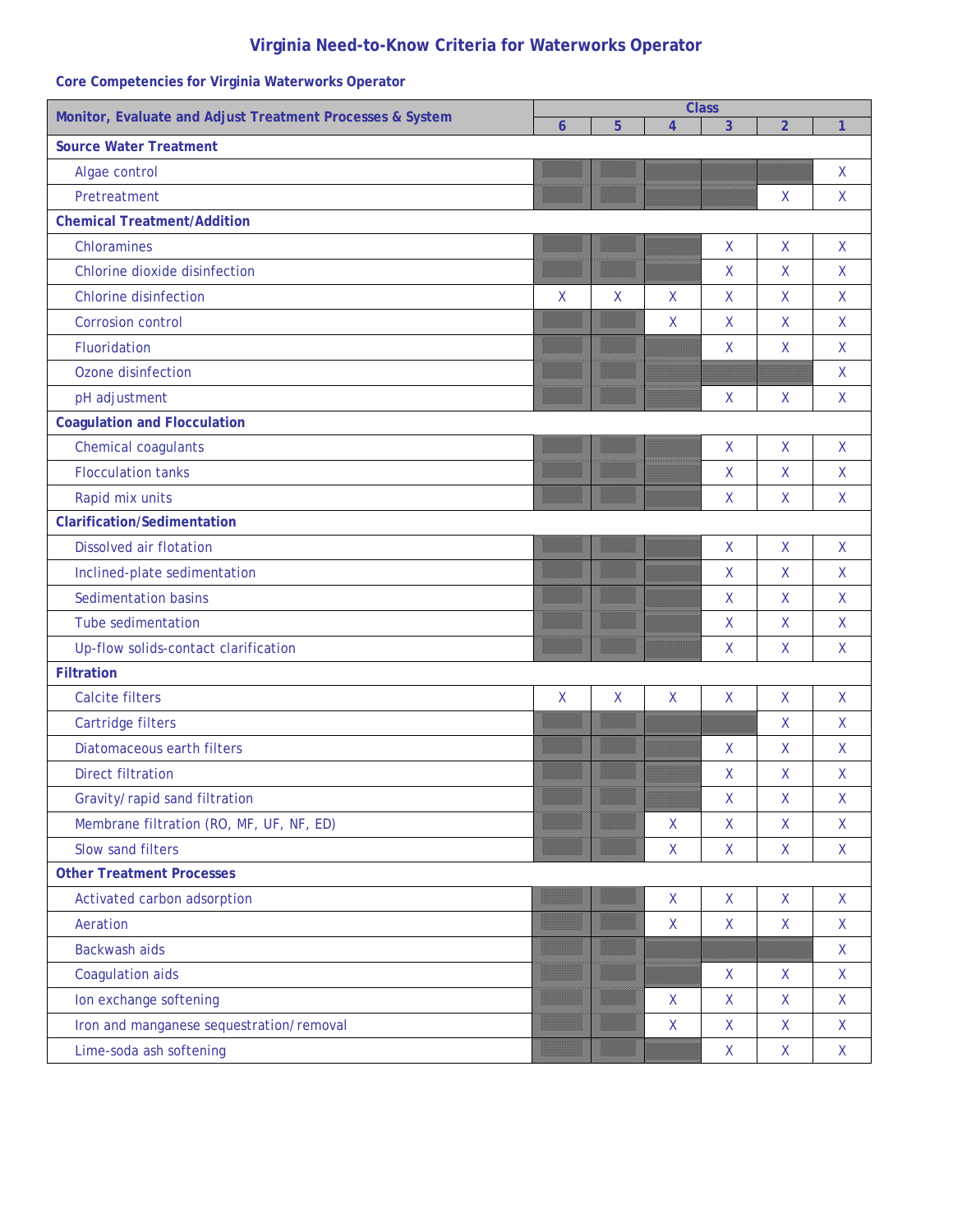| Monitor, Evaluate and Adjust Treatment Processes (continued) | <b>Class</b> |   |   |                           |                   |   |  |  |  |
|--------------------------------------------------------------|--------------|---|---|---------------------------|-------------------|---|--|--|--|
|                                                              | Õ            | 5 |   |                           |                   |   |  |  |  |
| <b>Residuals Disposal</b>                                    |              |   |   |                           |                   |   |  |  |  |
| Discharge to lagoons                                         |              |   |   | $\lambda$                 | Χ                 |   |  |  |  |
| Discharge to lagoons and then surface water                  |              |   |   | v<br>$\lambda$            | v<br>$\lambda$    |   |  |  |  |
| <b>System Inspection</b>                                     |              |   |   |                           |                   |   |  |  |  |
| Flow measurement                                             | χ            | X | χ | $\checkmark$<br>$\lambda$ | χ                 | X |  |  |  |
| Leak detection                                               | χ            | Χ | χ | v                         | χ                 | χ |  |  |  |
| System flushing                                              | χ            | X | X | $\checkmark$<br>Λ         | $\checkmark$<br>v | X |  |  |  |
| Well inspection                                              | χ            | χ | χ | $\checkmark$<br>Λ         | v<br>∧            | v |  |  |  |

#### **Required capabilities:**

- Ability to adjust chemical feed rates  **Knowledge of application of chemicals**
- 
- 
- 
- 
- Ability to interpret Material Safety Data Sheets Knowledge of general electrical principles
- Ability to maintain processes in normal operating condition Knowledge of hydraulic principles
- Ability to measure chemical weight/volume Network Knowledge of normal chemical range
- Ability to monitor, evaluate and adjust process units Knowledge of personal protective equipment
- 
- 
- Ability to perform process control calculations Knowledge of principles of measurement
- 
- 
- Ability to adjust flow patterns  **Knowledge of chemical handling and storage**
- Ability to calculate dosage rates Knowledge of chemical properties
- Ability to confirm chemical strength Knowledge of drinking water regulations
- Ability to diagnose/troubleshoot process units Knowledge of general biology and chemistry
	-
	-
	-
	-
- Ability to perform basic math **•** Knowledge of physical science
- Ability to perform physical measurements  **Knowledge of principles of distribution repair** 
	-
- Ability to prepare chemicals Knowledge of water treatment concepts and processes
	- Knowledge of water treatment design parameters

| <b>Evaluate Characteristics of Source Water</b> | <b>Class</b> |                  |  |   |  |  |  |  |  |
|-------------------------------------------------|--------------|------------------|--|---|--|--|--|--|--|
|                                                 |              |                  |  |   |  |  |  |  |  |
| Bacteriological                                 |              | $\mathbf v$<br>Λ |  | ν |  |  |  |  |  |
| Biological                                      | v            | v                |  | v |  |  |  |  |  |
| Chemical                                        |              | v                |  | v |  |  |  |  |  |
| Physical                                        |              | v                |  |   |  |  |  |  |  |

- Ability to communicate observations verbally and in writing
- Ability to discriminate between normal and abnormal conditions
- Knowledge of hydrology
- Knowledge of normal characteristics of water
- Knowledge of sanitary survey process
- Knowledge of watershed protection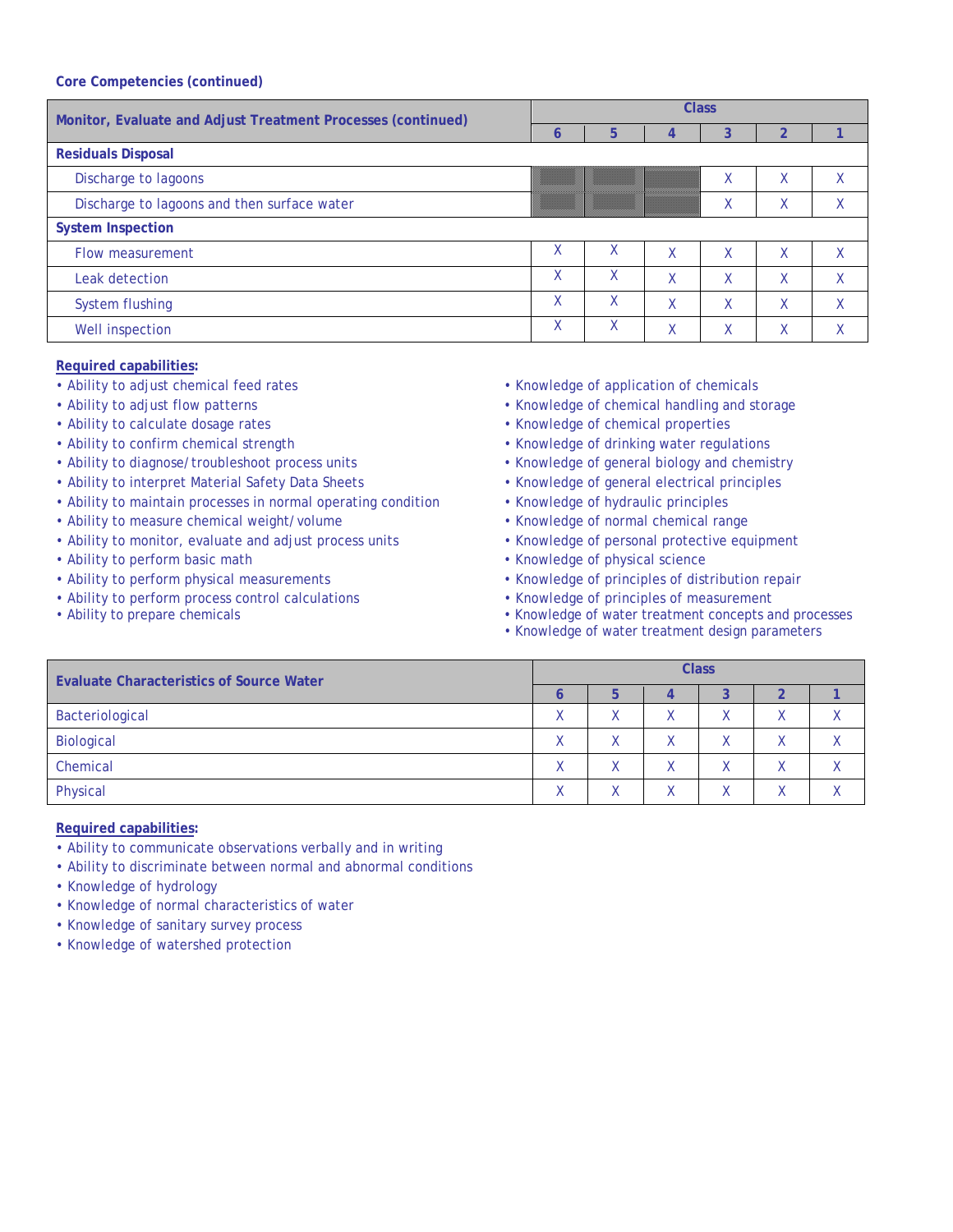| <b>Collect Samples and Interpret Analyses</b> |                | <b>Class</b> |                |              |                |              |  |  |  |
|-----------------------------------------------|----------------|--------------|----------------|--------------|----------------|--------------|--|--|--|
|                                               | $\overline{6}$ | 5            | $\overline{4}$ | 3            | $\overline{2}$ | $\mathbf{1}$ |  |  |  |
| Alkalinity                                    |                |              |                | X            | X              | X            |  |  |  |
| Carbon dioxide                                |                |              | $\mathsf{X}$   | X            | X              | X            |  |  |  |
| Chlorine demand                               |                | X            | $\mathsf{X}$   | X            | X              | X            |  |  |  |
| Chlorine residual                             | X              | $\mathsf X$  | $\mathsf{X}$   | $\mathsf X$  | $\mathsf{X}$   | $\mathsf{X}$ |  |  |  |
| Conductivity                                  |                |              |                |              | X              | X            |  |  |  |
| Disinfectant by-products (THM)                | $\sf X$        | X            | $\mathsf{X}$   | X            | X              | X            |  |  |  |
| Fluoride concentration                        |                |              |                | X            | X              | X            |  |  |  |
| <b>Hardness</b>                               |                |              | $\mathsf{X}$   | X            | X              | X.           |  |  |  |
| Iron/manganese                                |                |              | $\mathsf{X}$   | X            | $\mathsf{X}$   | X            |  |  |  |
| Jar test                                      |                |              |                | $\mathsf{X}$ | X              | X            |  |  |  |
| Lead/copper                                   | X              | X            | $\sf X$        | $\mathsf{X}$ | X              | X            |  |  |  |
| Microbiological                               | X              | X            | $\mathsf{X}$   | $\mathsf{X}$ | $\mathsf{X}$   | X            |  |  |  |
| <b>Nitrate</b>                                | $\mathsf{X}$   | X            | $\mathsf{X}$   | X            | X              | X            |  |  |  |
| pH                                            | X              | $\mathsf{X}$ | $\mathsf{X}$   | $\mathsf{X}$ | $\mathsf{X}$   | $\mathsf{X}$ |  |  |  |
| Phosphate                                     |                |              |                | X            | X              | $\mathsf{X}$ |  |  |  |
| Temperature                                   | $\sf X$        | X            | $\mathsf{X}$   | X            | X              | X            |  |  |  |
| Total organic carbon                          |                |              |                | X            | $\mathsf{X}$   | $\mathsf{X}$ |  |  |  |
| <b>Total suspended solids</b>                 |                |              |                |              | X              | X            |  |  |  |
| Turbidity                                     |                |              |                | X            | X              | X            |  |  |  |

- Ability to recognize abnormal analytical results
- Knowledge of basic laboratory techniques
- Knowledge of chemical handling and storage procedures
- Knowledge of drinking water regulations
- Knowledge of EPA approved analytical methods
- Knowledge of general biology, chemistry and physical science
- Knowledge of Material Safety Data Sheets
- Knowledge of normal characteristics of water
- Knowledge of principles of measurement
- Knowledge of quality control/quality assurance practices
- Knowledge of safety procedures
- Knowledge of sampling procedures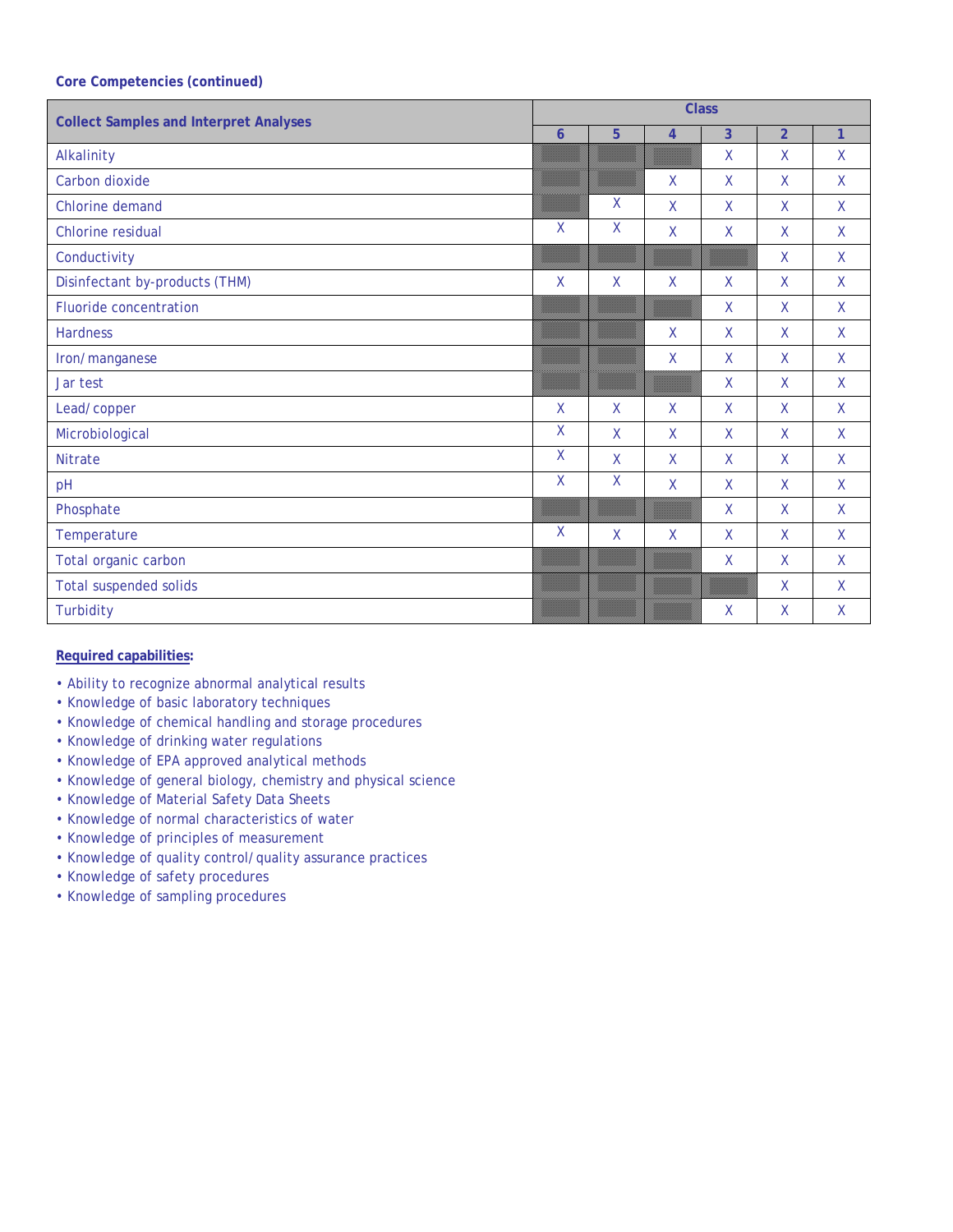| <b>Perform Process Control Laboratory Analyses</b> | <b>Class</b> |   |                |                |                |             |  |  |
|----------------------------------------------------|--------------|---|----------------|----------------|----------------|-------------|--|--|
|                                                    | $\mathbf 6$  | 5 | $\overline{4}$ | $\overline{3}$ | $\overline{2}$ | 1           |  |  |
| Alkalinity                                         |              |   |                | X              | X              | X           |  |  |
| Chlorine demand                                    |              | X | X              | X              | $\mathsf{X}$   | X           |  |  |
| Chlorine residual                                  | $\mathsf{X}$ | X | X              | X              | $\sf X$        | X           |  |  |
| Conductivity                                       |              |   |                |                | $\sf X$        | X           |  |  |
| Disinfectant by-products                           |              |   |                |                | $\mathsf{X}$   | X           |  |  |
| Fluoride concentration                             |              |   |                |                | $\mathsf{X}$   | X           |  |  |
| Hardness                                           |              |   | $\mathsf{X}$   | X              | $\mathsf{X}$   | X           |  |  |
| Iron/manganese                                     |              |   | X              | X              | $\mathsf{X}$   | X           |  |  |
| Jar test                                           |              |   |                | X              | $\mathsf{X}$   | X           |  |  |
| Lead/copper                                        |              |   |                | X              | $\mathsf{X}$   | X           |  |  |
| <b>Nitrate</b>                                     |              |   |                |                | X              | X           |  |  |
| pH                                                 | $\mathsf{X}$ | X | X              | X              | $\mathsf{X}$   | X           |  |  |
| Temperature                                        |              |   | $\mathsf{X}$   | X              | $\mathsf{X}$   | X           |  |  |
| Total organic carbon                               |              |   |                | X              | X              | X           |  |  |
| Turbidity                                          |              |   | X              | X              | X              | $\mathsf X$ |  |  |

- Ability to calibrate instruments
- Ability to follow written procedures for analyses
- Ability to perform laboratory calculations
- Ability to recognize abnormal analytical results
- Knowledge of basic laboratory techniques
- Knowledge of drinking water regulations
- Knowledge of general biology, chemistry, and physical science
- Knowledge of EPA approved analytical methods
- Knowledge of laboratory equipment
- Knowledge of Material Safety Data Sheets
- Knowledge of normal characteristics of water
- Knowledge of principles of measurement
- Knowledge of proper chemical handling and storage
- Knowledge of quality control/quality assurance practices
- Knowledge of safety procedures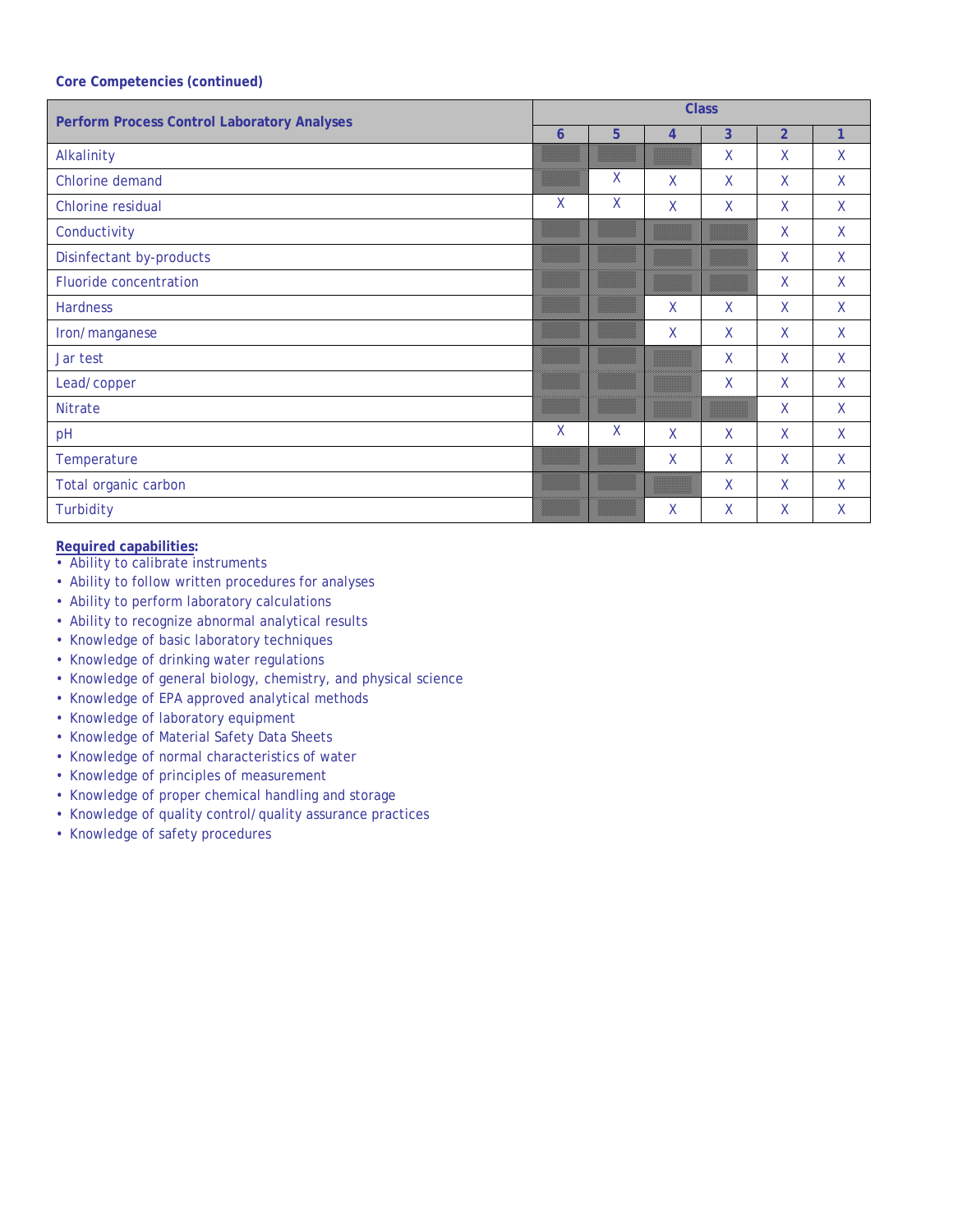| <b>Operate Equipment</b>                 | <b>Class</b> |              |   |   |                |    |  |  |  |
|------------------------------------------|--------------|--------------|---|---|----------------|----|--|--|--|
|                                          | 6            | 5            | 4 | 3 | $\overline{2}$ | 1  |  |  |  |
| Blowers, compressors and pneumatics      |              |              |   | Χ | Χ              | X  |  |  |  |
| <b>Chemical feeders</b>                  | X            | X            | X | X | Χ              | X  |  |  |  |
| Computers                                |              | X            | Χ | X | Χ              | X  |  |  |  |
| Electronic testing equipment             | X            | X            | X | X | X              | X. |  |  |  |
| Generators                               |              | X            | X | X | X              | X  |  |  |  |
| <b>Hydrants</b>                          |              | X            | X | X | X              | X  |  |  |  |
| Instrumentation                          | X            | $\mathsf{X}$ | X | X | X              | X  |  |  |  |
| Prime movers/drives (engines and motors) | X            | $\mathsf{X}$ | X | X | X              | X  |  |  |  |
| Traps and drains                         | X            | X            | X | X | X              | X  |  |  |  |
| <b>Valves</b>                            | X            | X            | X | X | X              | X  |  |  |  |
| Water pumps                              | X            | $\mathsf{X}$ | X | X | X              | Χ  |  |  |  |

- Ability to monitor, evaluate and adjust equipment
- Knowledge of drinking water treatment concepts
- Knowledge of function of tools
- Knowledge of general electrical and mechanical principles
- Knowledge of hydraulic and pneumatic principles
- Knowledge of regulations
- Knowledge of safety procedures
- Knowledge of start-up and shut-down procedures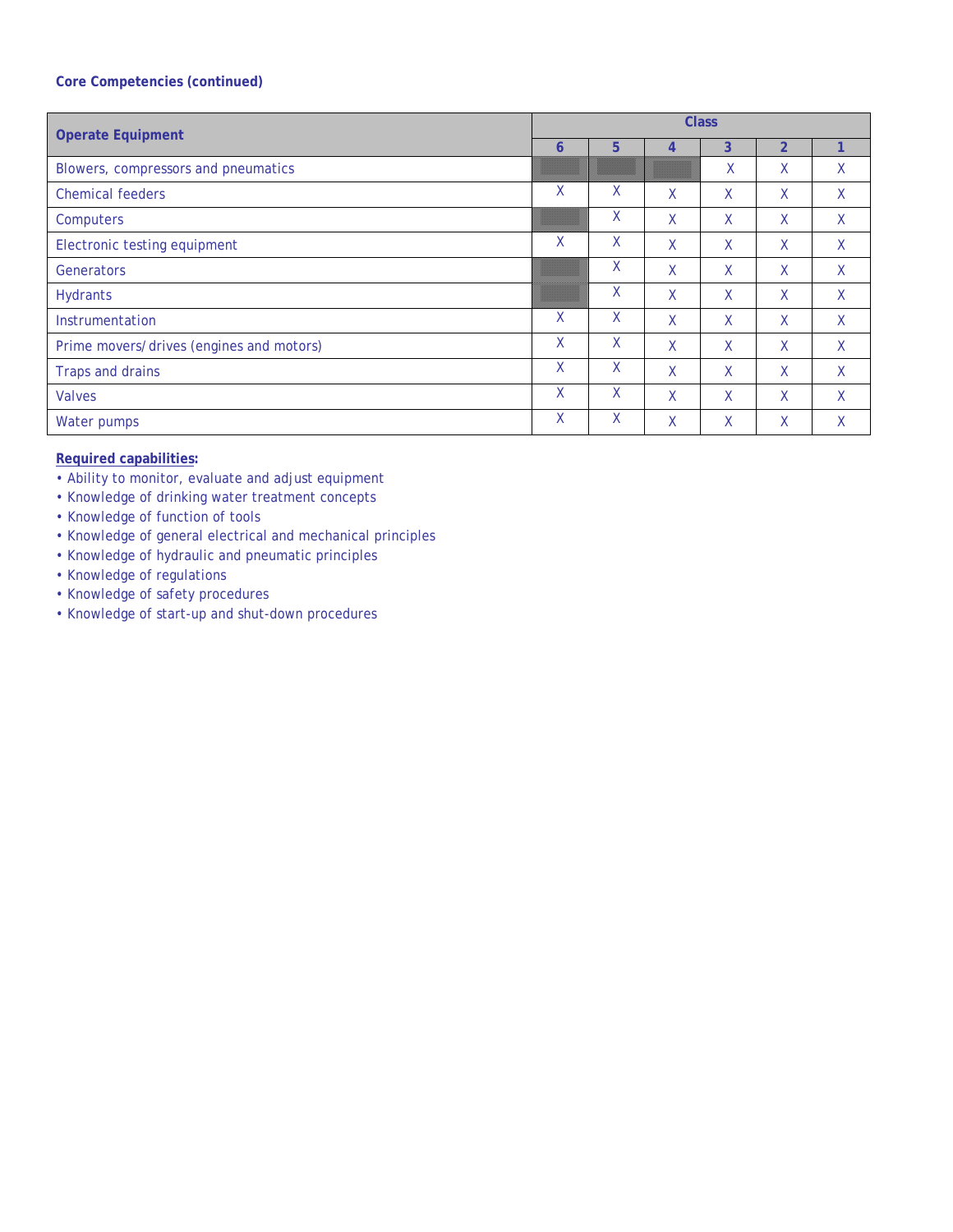| <b>Evaluate and Maintain Equipment</b>    | <b>Class</b> |              |              |    |                |              |  |  |
|-------------------------------------------|--------------|--------------|--------------|----|----------------|--------------|--|--|
|                                           | 6            | 5            | 4            | 3  | $\overline{2}$ | 1            |  |  |
| Evaluate operation of equipment:          |              |              |              |    |                |              |  |  |
| Inspect equipment for abnormal conditions | $\mathsf{X}$ | X            | $\mathsf{X}$ | X  | X              | X            |  |  |
| <b>Read charts</b>                        | $\mathsf{X}$ | X            | $\mathsf{X}$ | X  | $\mathsf{X}$   | X            |  |  |
| <b>Read meters</b>                        | $\mathsf{X}$ | X            | $\mathsf{X}$ | X  | X              | X            |  |  |
| Read pressure gauges                      | X            | X            | $\mathsf{X}$ | X  | X              | X            |  |  |
| Perform maintenance:                      |              |              |              |    |                |              |  |  |
| <b>Backflow prevention devices</b>        | $\mathsf{X}$ | X            | $\mathsf{X}$ | X  | X              | $\mathsf{X}$ |  |  |
| Blowers, compressors and pneumatics       |              |              |              |    | X              | X            |  |  |
| <b>Chemical feeders</b>                   | X            | X            | $\mathsf{X}$ | X  | X              | X            |  |  |
| Electrical equipment                      | $\sf X$      | X            | $\mathsf{X}$ | X  | $\mathsf{X}$   | $\mathsf{X}$ |  |  |
| <b>Fittings</b>                           | $\mathsf{X}$ | X            | $\mathsf{X}$ | X. | X              | X            |  |  |
| Instrumentation                           | $\mathsf{X}$ | X            | $\mathsf{X}$ | X  | $\mathsf{X}$   | X            |  |  |
| Mechanical equipment                      |              | X            | X            | X  | X              | $\mathsf{X}$ |  |  |
| <b>Pipes</b>                              | $\mathsf{X}$ | X            | $\mathsf{X}$ | X  | $\mathsf{X}$   | $\mathsf{X}$ |  |  |
| Prime movers/drives (engines and motors)  | $\mathsf{X}$ | X            | $\mathsf{X}$ | X  | X              | $\mathsf{X}$ |  |  |
| <b>Treatment units</b>                    | $\mathsf{X}$ | $\mathsf{X}$ | $\mathsf{X}$ | X  | X              | X            |  |  |
| <b>Valves</b>                             | $\sf X$      | X            | $\mathsf{X}$ | X  | $\mathsf{X}$   | X            |  |  |
| Water pumps                               | $\mathsf{X}$ | $\mathsf{X}$ | $\mathsf{X}$ | X  | X              | X            |  |  |
| Water treatment filters                   |              |              |              | X  | $\mathsf{X}$   | X            |  |  |

- Ability to assign work to proper trade
- Ability to calibrate equipment
- Ability to diagnose/troubleshoot equipment
- Ability to differentiate between preventive and corrective maintenance
- Ability to discriminate between normal and abnormal operating conditions
- Ability to evaluate and adjust equipment
- Ability to perform general maintenance
- Ability to record information
- Knowledge of facility operation and maintenance
- Knowledge of general electrical and mechanical principles
- Knowledge of hydraulic and pneumatic principles
- Knowledge of lubricant and fluid characteristics
- Knowledge of process control instrumentation
- Knowledge of safety regulations
- Knowledge of start-up and shut-down procedures